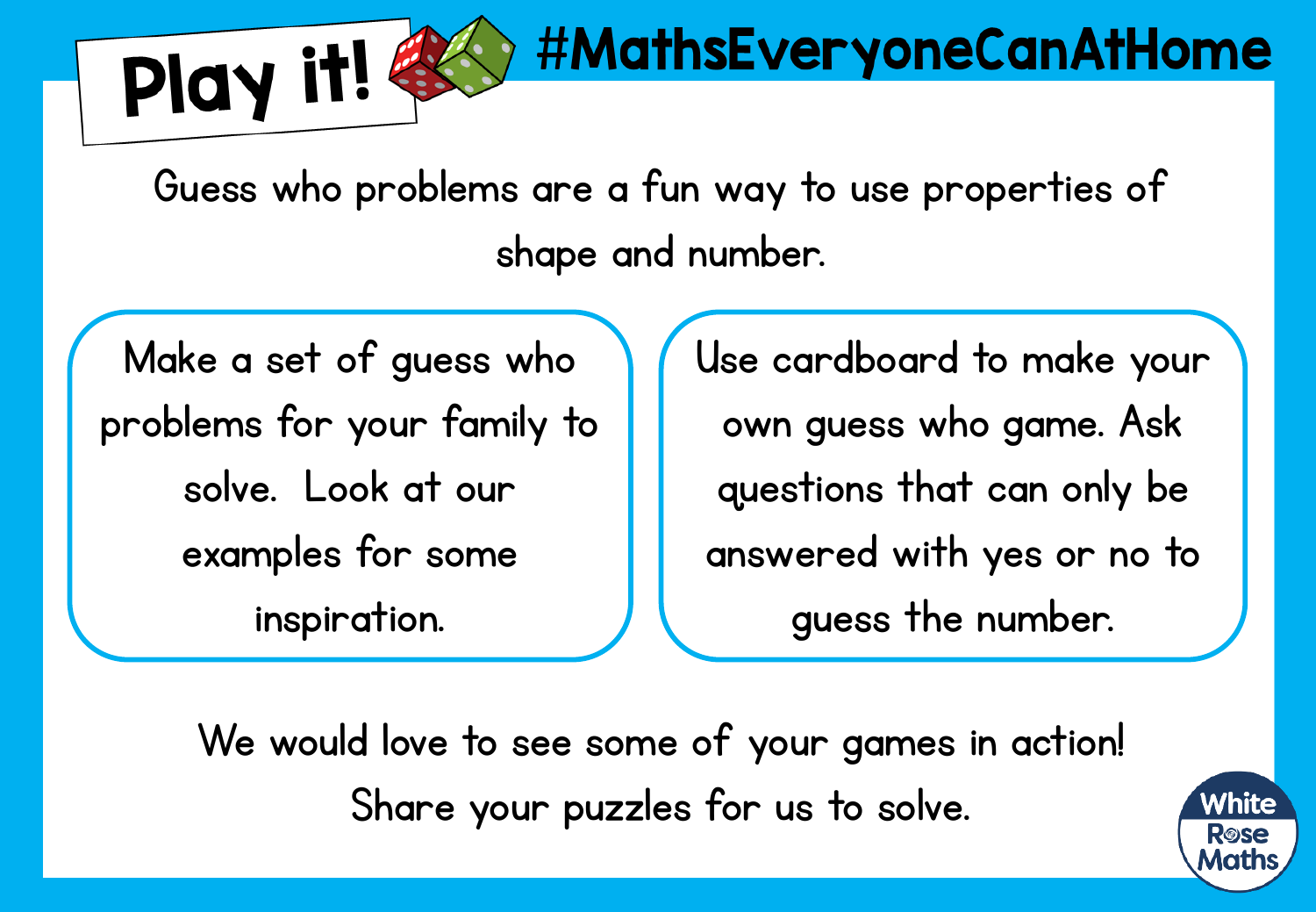Play it!

## #MathsEveryoneCanAtHome

Guess my number… It is greater than 10 but less than 30 It is a multiple of 5 If I divide it by 3, I get a remainder of 1

Guess my number… It is less than 20 It is an odd number It's digits add up to 8 Guess my shape…

It has 2 acute angles and 2 obtuse angles. All the sides are equal.

Guess my shape… It has 2 flat faces and 1 curved surface. It has no vertices. It has 2 edges.

White Rose Math